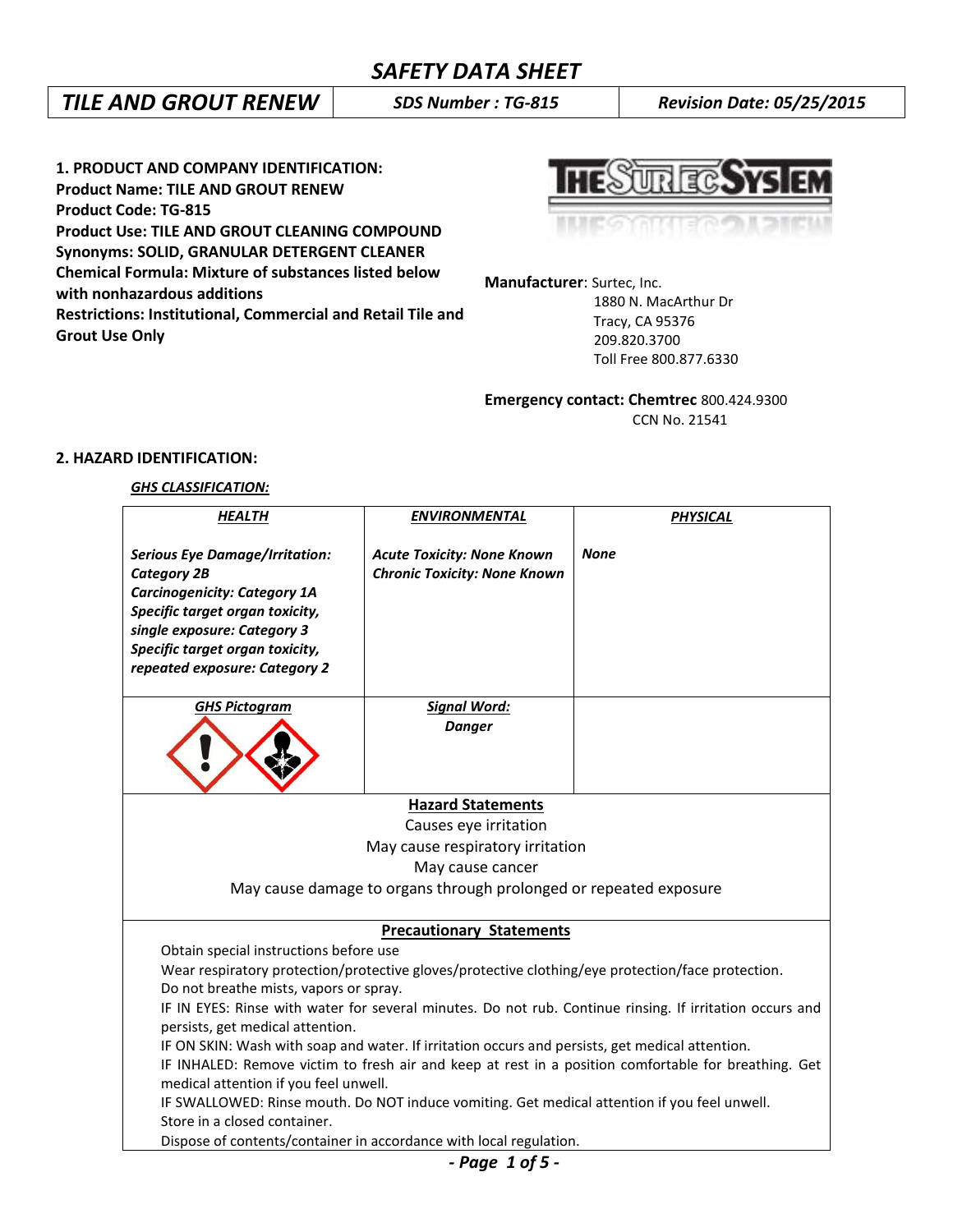# *TILE AND GROUT RENEW SDS Number : TG-815 Revision Date: 05/25/2015*

## **3. COMPOSITION/INFORMATION ON INGREDIENTS:**

| <b>INGREDIENT</b>                                                 | CAS NO.     | <b>PERCENT</b> | <b>HAZARDOUS</b> |  |  |
|-------------------------------------------------------------------|-------------|----------------|------------------|--|--|
| <b>LIMONENE</b>                                                   | 5989-27-5   | $< 1\%$        | YES              |  |  |
| NONYLPHENOL POLYETHYLENE GLYCOL ETHER                             | 127087-87-0 | $1 - 3%$       | <b>YES</b>       |  |  |
| QUARTZ (CRYSTALLINE SILICA)                                       | 14808-60-7  | 95-99%         | YES              |  |  |
| Exact Percentages are being withheld as trade secret information. |             |                |                  |  |  |

#### **4. FIRST-AID MEASURES:**

*Eye Contact:* Rinse with water for several minutes. Do not rub. Continue rinsing. If irritation occurs and persists, get medical attention.

*Skin Contact:* Wash with soap and water. If irritation occurs and persists, get medical attention.

*Inhalation:* Remove victim to fresh air and keep at rest in a position comfortable for breathing. Get medical attention if you feel unwell.

*Ingestion:* Rinse mouth. Do NOT induce vomiting. Get medical attention if you feel unwell.

## **5. FIRE-FIGHTING MEASURES:**

*Fire Extinguishing media:* Use water spray dry chemical, carbon dioxide or regular foam. Move containers away from fire area if can be done without risk.

*Hazards during fire-fighting:*

Containers may rupture when exposed to extreme heat.

#### *Protective equipment for fire-fighting:*

Wear NFPA-approved self-contained breathing apparatus, helmet, hood, boots and gloves.

### **6. ACCIDENTAL RELEASE MEASURES:**

#### *Personal precautions:*

Use recommended personal protective clothing and equipment.

#### *Environmental precautions:*

Follow all Federal, State and Local regulations when storing and disposing of substances. Do not allow material to run off of work area, and material should be absorbed, collected and disposed of in accordance with regulations. Keep product from entering storm drains. Consult local and federal guidelines for proper disposal of these materials.

#### *Cleanup:*

Shovel or vacuum up, then transfer to suitable container for disposal.

#### **7. HANDLING and STORAGE:**

#### *Handling:*

**General advice -** No specific measures are necessary provided product and recommended protective clothing/equipment are used correctly. Product may be used in conjunction with other Surtec cleaners. Consult Surtec for specific information. Otherwise, do not mix with other chemicals. This is a commercial product, not intended for home use. Keep out of reach of children.

#### *Storage:*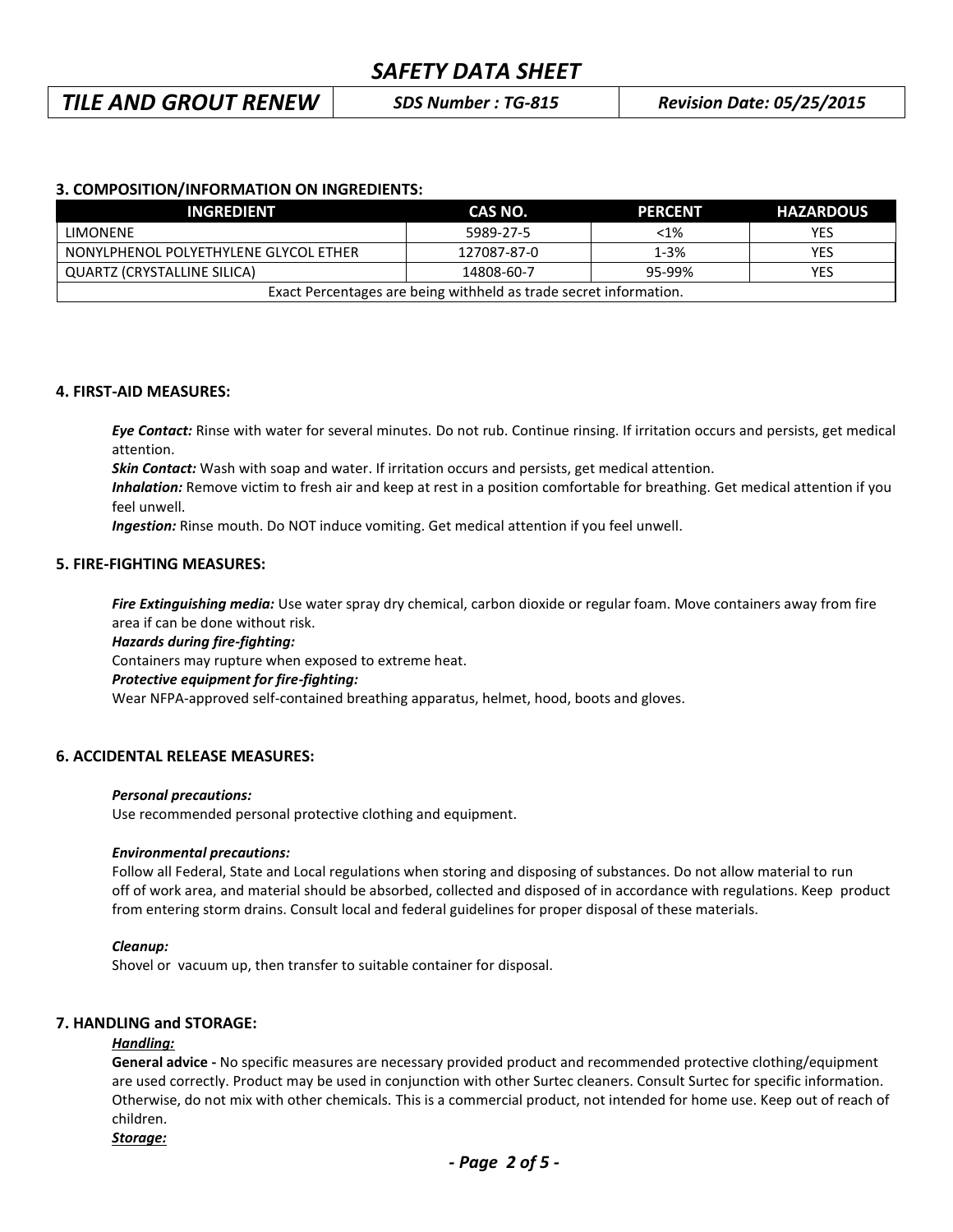# *TILE AND GROUT RENEW SDS Number : TG-815 Revision Date: 05/25/2015*

**General advice -** Protect against physical damage. Store in tightly closed containers in a cool, well ventilated area.

### *Shelf Life:*

12 months minimum

### **8. EXPOSURE CONTROLS and PERSONAL PROTECTION:**

#### *Advice on system design:*

Provide local exhaust ventilation to control vapors for published exposure limits.

#### *Personal protective equipment (HMIS rating 'B'):*

**Eye protection**: Wear safety glasses with side shields or safety goggles to prevent exposure or full face shield if splash hazard exists.

**Skin protection**: Chemical-resistant gloves. Wear appropriate protective clothing to prevent possible skin contact. **Respiratory protection**: Use proper NIOSH-OSHA particulate respirator. Use proper NIOSH-OSHA respirator (e.g., organic vapor cartridge – particle filter combination) if ventilation is inadequate when used in combination with other Surtec products, or exposure limits are exceeded.

**General safety and hygiene measures**: Exercise stringent hygiene practices to minimize exposure.

If contact occurs, wash any body part with soap and water immediately. Wash hands after use, and before eating, drinking or smoking.

#### *Other protective measures:*

Nearby running water on the job site is necessary, should an accident occur.

#### *Exposure Guidelines:*

| ACGIH TLV: | 0.025 mg/m <sup>3</sup> respirable particles(14808-60-7) |
|------------|----------------------------------------------------------|
| STEL:      | Not Established (14808-60-7)                             |
| OSHA PEL:  | 10 mg/m <sup>3</sup> respirable particles(14808-60-7)    |

# Appearance: Noist Tan Granular Solid Flash Point: None None Odor: Citrus Citrus Upper/Lower Flammability Limits: No information available pH value:  $\vert N/A \vert N/A \vert$  Relative Density (water):  $\vert 1.60 \vert$ Specific gravity:  $\begin{vmatrix} 1.60 \ (H2O = 1) \end{vmatrix}$  Auto-Ignition Temperature: No information available Solidification temperature: | No information available | Decomposition temperature: | No information available Freezing/Melting point:  $\bigwedge A$  Partition Coefficient No information available Boiling point:  $N/A$   $\parallel$  Odor Threshold  $\parallel$  No information available Vapor density:  $\vert$  No information available  $\vert$  Viscosity:  $\vert$  N/A Vapor pressure:  $\vert$  No information available  $\vert$  Partition Coefficient  $\vert$  No information available Evaporation Rate: No information available Solubility in water: | | Insoluble Regulatory VOC:  $\vert$  <1.0% by weight

### **9. PHYSICAL and CHEMICAL PROPERTIES:**

### **10. STABILITY and REACTIVITY:**

*Conditions to avoid:* None

*Substances to avoid:* Concentrated mineral acids and strong bases.

*Hazardous reactions:* Product is chemically inert and stable under normal conditions of use and storage. *Decomposition or By-products:* In fire conditions trace amounts of carbon monoxide (CO), carbon dioxide (CO2).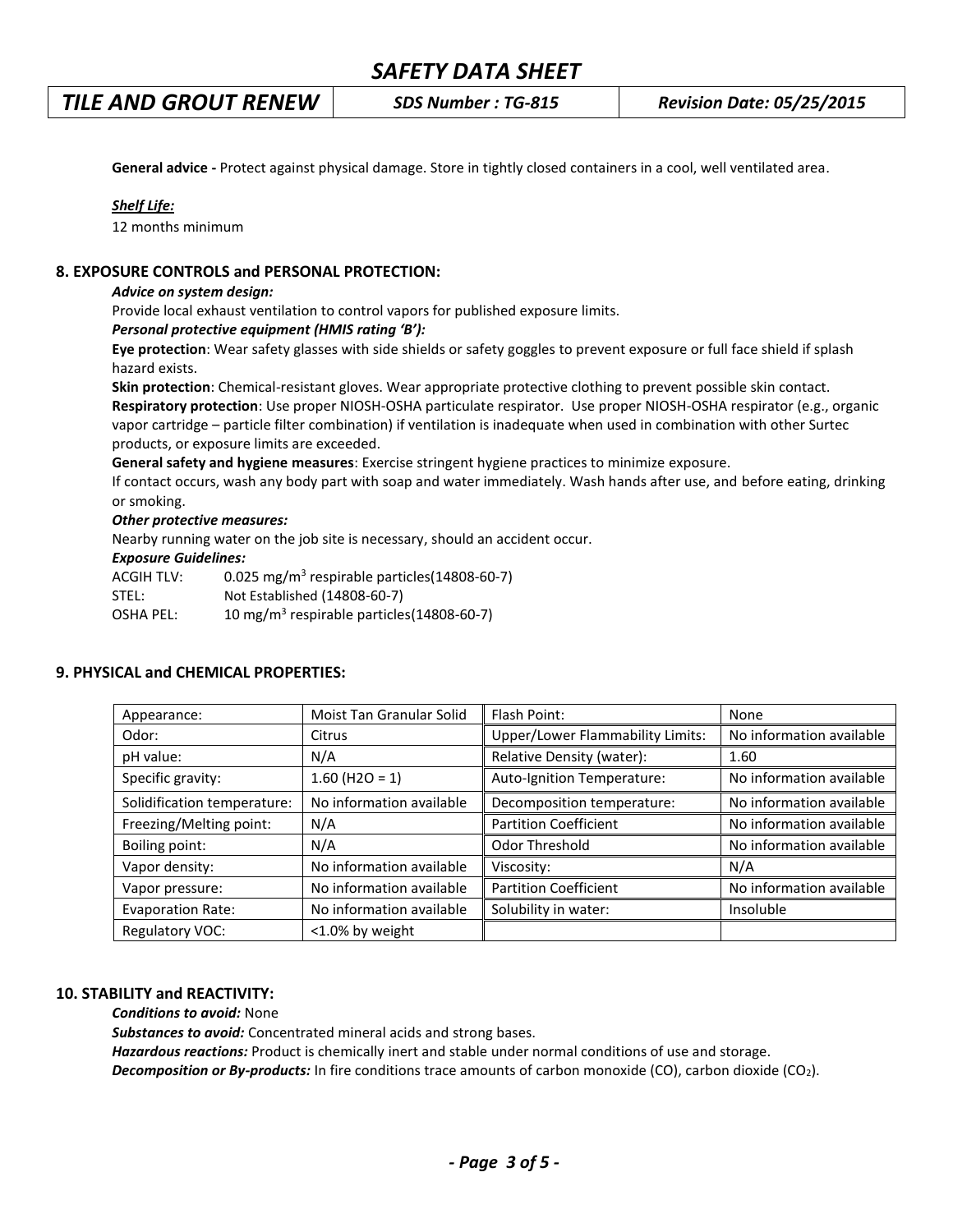# *TILE AND GROUT RENEW SDS Number : TG-815 Revision Date: 05/25/2015*

### **11. TOXICOLOGY INFORMATION:**

**Note:** This product has the potential for generation of dust during handling and use. Dust may contain respirable crystalline silica. Generation of breathable particles is unlikely during normal use, since product is moist as received and intended for use under wet conditions.

#### *Acute Toxicity (Symptoms):*

**Oral:** Unlikely to occur. Ingestion may cause nausea, vomiting, and diarrhea. **Eye irritation:** Irritation, redness, tearing and possible corneal damage. **Skin irritation:** Mild irritation and redness. **Inhalation:** Unlikely to occur. May cause minor irritation to the respiratory tract. **Sensitization:** Skin: N/A. Respiratory: N/A

*Target Organ Effects - Single Exposure: (Respiratory System):* May cause respiratory irritation if dry, respirable materials are inhaled. Unlikely to occur if material is used wet, according to directions.

#### *Chronic Toxicity:*

*Target Organ Effects – Repeated Exposure: (Respiratory System):* Long term, overexposure to dust may result in silicosis, a respiratory disease caused by inhalation of silica dust, which can lead to inflammation and fibrosis of the lung tissue.

**Carcinogenicity -** This product contains crystalline silica which is listed by IARC, ACGIH, OSHA and NTP as a known and/or suspected lung carcinogen. Generation of breathable particles of crystalline silica is unlikely during normal use, since product is moist as received and intended for use under wet conditions.

#### **12. ECOLOGICAL INFORMATION:**

*Biodegradation:* Product is mostly inert and will not biodegrade.

#### *Environmental toxicity:*

Acute and prolonged toxicity to fish: Not Established Toxicity to microorganisms: Not Established Other ecotoxicological advice: Not Established

#### **13. DISPOSAL CONSIDERATIONS:**

*Waste disposal of substance:* Dispose of in accordance with all Federal, State and Local regulations when storing and disposing of substances. It is the waste generator's responsibility to determine if a particular waste is hazardous under RCRA (EPA regulations for hazardous waste).

*Container disposal:* Dispose of in a licensed facility in accordance with local regulations.

### *RCRA:*

Unspecified.

### **14. TRANSPORTATION INFORMATION:**

**DOT:**

**Proper Shipping Name:** CLEANING COMPOUND (NON-HAZARDOUS)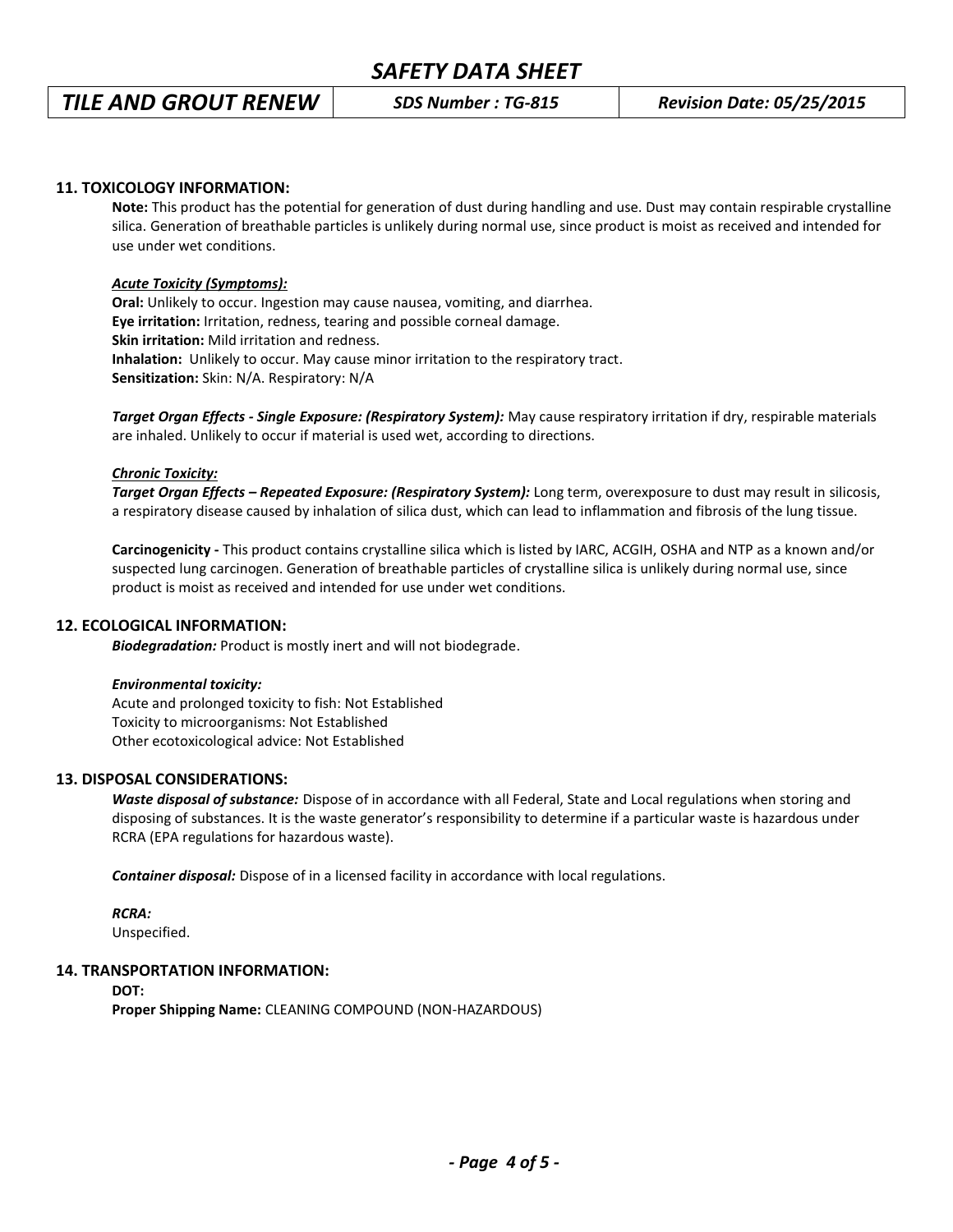# *TILE AND GROUT RENEW SDS Number : TG-815 Revision Date: 05/25/2015*

| <b>15. REGULATORY INFORMATION:</b>                                                                              |                             |                                      |                      |  |  |
|-----------------------------------------------------------------------------------------------------------------|-----------------------------|--------------------------------------|----------------------|--|--|
| <b>Federal Regulations:</b>                                                                                     |                             |                                      |                      |  |  |
| <b>Registration status:</b>                                                                                     |                             |                                      |                      |  |  |
| TSCA, US:                                                                                                       |                             | All components are listed or exempt. |                      |  |  |
| SARA hazard category (EPCRA 311/312):                                                                           |                             | Acute health hazard                  |                      |  |  |
|                                                                                                                 |                             | Chronic health hazard                |                      |  |  |
| <b>SARA TITLE III, SECTION 313:</b>                                                                             |                             |                                      |                      |  |  |
| CAS Number:                                                                                                     | <b>Chemical Name:</b>       |                                      |                      |  |  |
| None                                                                                                            |                             |                                      |                      |  |  |
|                                                                                                                 |                             |                                      |                      |  |  |
| <b>State Regulations:</b>                                                                                       |                             |                                      |                      |  |  |
| Chemicals known to the State of California to cause cancer, birth defects or other reproductive harm            |                             |                                      |                      |  |  |
| CAS Number:<br><b>Chemical Name:</b>                                                                            |                             |                                      |                      |  |  |
| 14808-60-7                                                                                                      | Silica, crystalline, quartz |                                      |                      |  |  |
|                                                                                                                 |                             |                                      |                      |  |  |
| <b>16. OTHER INFORMATION:</b>                                                                                   |                             |                                      |                      |  |  |
|                                                                                                                 |                             |                                      |                      |  |  |
| <b>NFPA Rating:</b>                                                                                             |                             |                                      |                      |  |  |
| Health: 1                                                                                                       | Fire: 0                     | Reactivity: 0                        | Special Hazard: none |  |  |
| <b>HMIS III Rating:</b>                                                                                         |                             |                                      |                      |  |  |
| Health: 1                                                                                                       | Flammability: 0             | Physical Hazard: 0                   |                      |  |  |
| Personal Protection: E (safety glasses with side shields, chemical-resistant gloves and particulate respirator) |                             |                                      |                      |  |  |

Both NFPA and HMIS III rating systems use a numbering scale that ranges from 0 to 4 to indicate the degree of hazard. A value of zero means the *substance possesses no hazard while a value of four indicates high hazard.*



*Prepared by:* Surtec, Inc. 05/25/2015 **Revision No.**: 01 **Local Contact Information:**

Surtec, Inc. 209-820 3700; Toll Free 800-877-6330 (8 a.m. to 5 p.m., M-F, PST) [www.surtecsystem.com](http://www.surtecsystem.com/)

**Notice:** The information provided is accurate to the best of our knowledge and is offered in good faith. No warranty, either expressed or implied, is hereby made. The recommended industrial hygiene and safe handling procedures are believed to be generally applicable. However, each user should review these recommendations in specific context of the intended use and determine whether they are appropriate.

**Warranty:** This is a proprietary SURTEC product, warranted to be of uniform quality within our stringent manufacturing tolerances. As no control is exercised over product use, no warranty is made as to the effects of such use (neither expressed nor implied). Obligation of the seller and manufacturer under this warranty shall be limited to a refund of the purchase price of that portion of the material proven to be defective. The user assumes all other risk and liability resulting from uses of this product. Contact SURTEC with any questions regarding this policy.